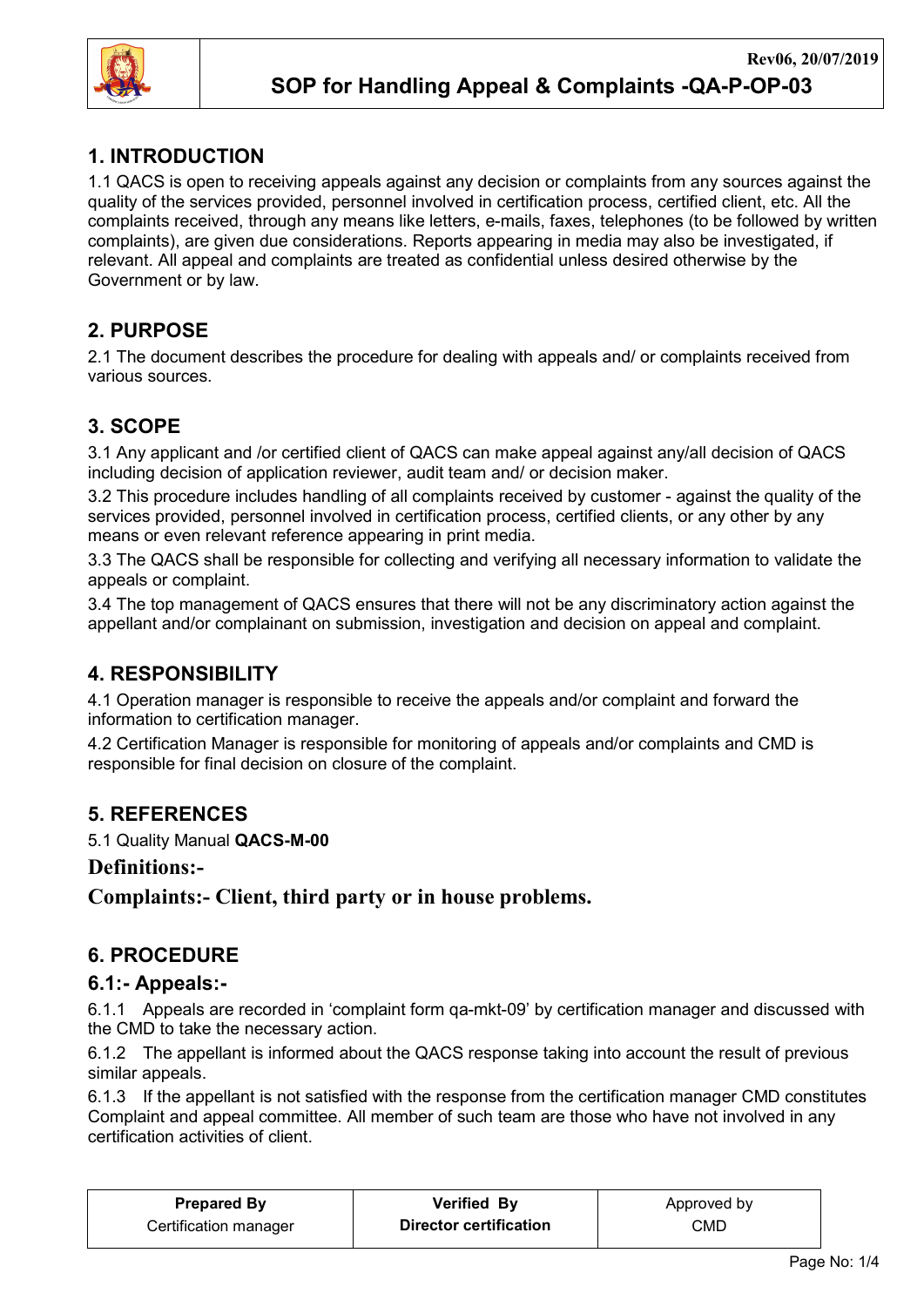

6.1.4 The appellant has the right to challenge the composition of the appeals committee. After approval of committee composition by appellant the appeal committee convey its meeting.

6.1.5 The appeal committee will gather and verify all information to validate the appeal.

6.1.6 The decision of appeal committee is conveyed to the appellant with in 30days.

6.1.7 The un satisfied appellant may decide to take the appeal to AB and agrees that this is the final action that can be taken.

6.1.8 Through the whole steps for handling appeal and complaints the appellant can formally present its case.

6.1.9 The appellant is provided with the progress reports and outcome including the reasons thereof. 6.1.10 The decision is communicated to the appellant made by or reviewed and approved by individuals not previously involved in the subject of the appeal with the formal notice of the end of the appeal handling process

### 6.2 Receipt of Complaints

6.2.1 All complaints received in shall be channelled to the Complaints & Appeals Officer (Director operation) who maintains record pertaining to all complaints including important dates like date of receipt, date of acknowledgement, date of closure or final disposal in QA-MKT-09

6.2.2 Immediately on its receipt the same shall be acknowledged with the assurance that QACS will be investigating the complaint and informing the complainant of the outcome at the earliest. Anonymous complaints shall also be registered if prima-facie they appear to be valid and having some substance.

6.2.3 QACS will be responsible for all decisions at all level of complaint handling process.

6.2.4 All complaints shall undergo initial scrutiny by the Complaints & Appeals Officer to determine whether they fall within the ambit of QACS activities and whether they are valid, based on which any of the following action shall be taken.

a) If a complaint is outside the ambit of QACS activities, the complainant shall be informed accordingly and the complaint shall be treated as closed.

b) If information provided in the complaint is inadequate for any meaningful follow-up and the complainant is not able to provide minimum required information such complaints shall also be treated as closed and the complainant shall be informed accordingly.

c) If the complaint clearly falls within the ambit of QACS activities and appears to be valid, the initial information provided is sufficient for initial investigation the same shall be taken up for further action.

### 6.3 Investigation of Complaints

#### Complaints received by persons broadly fall in three categories:

- a) Complaints against clients,
- b) Complaints against Certification Committee Members and Assessors, and
- c) Complaints against QACS Officials.

Procedure for dealing with each category of complaints is given below:

#### 6.3.1 Complaint against client

If a complaint is received against a certified client the content of complaint is noted and severity of complaints is analysed.

If complaint is from any regulatory body then client is immediately sent notice for corrective action and if complaint is for ISO 14001, 18001, 22001 and 45001 then special short visit audit is planned to review effectiveness of certified management system.

| <b>Prepared By</b>    | <b>Verified By</b>     | Approved by |  |
|-----------------------|------------------------|-------------|--|
| Certification manager | Director certification | CMD         |  |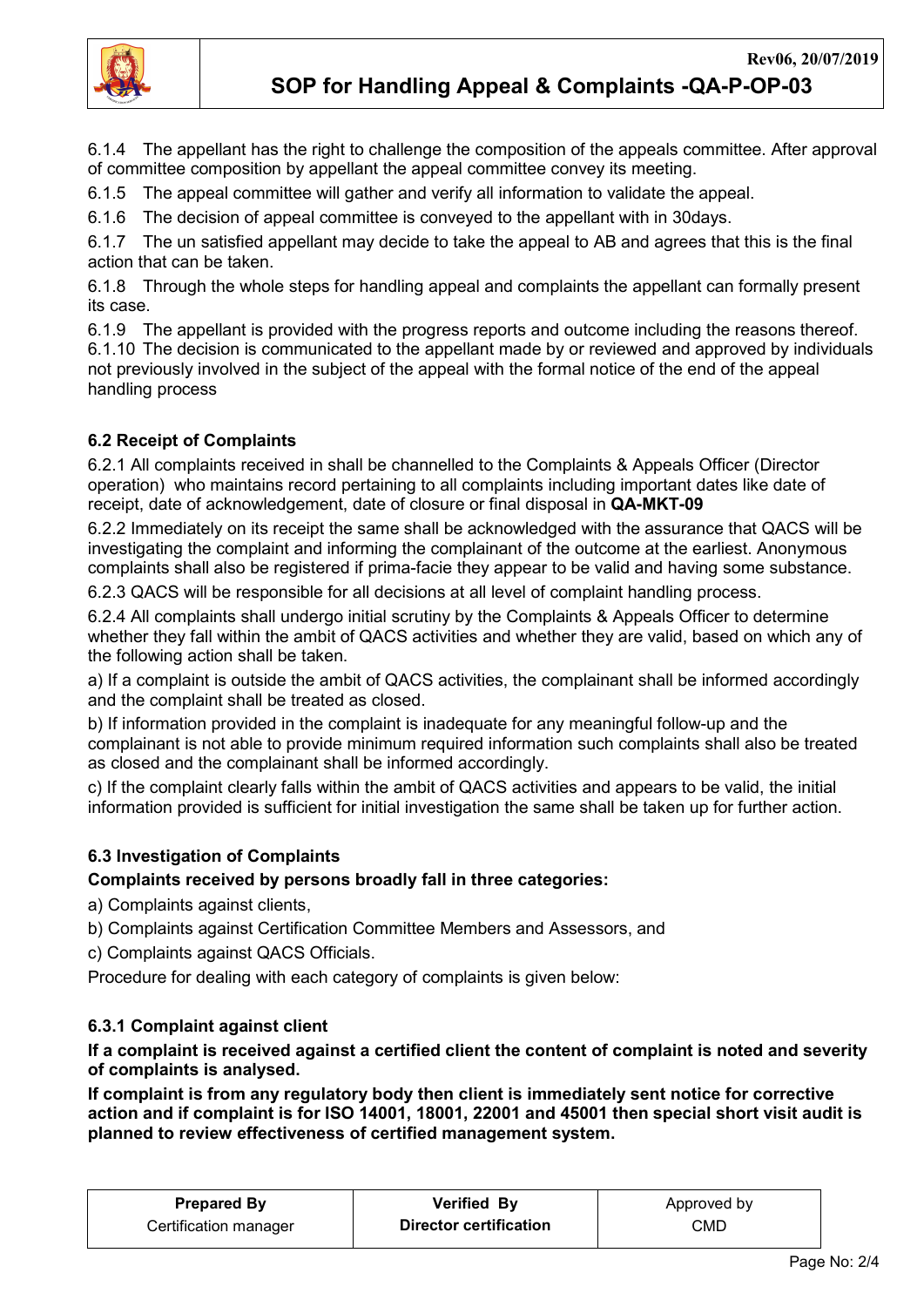

The client is inform of all complaints received against it if prima facia evidence required corrective action QACS take prior approval from client and complainant for making complaint and its resolution publically accessible.

#### 6.3.2 Procedure for Dealing with Complaints against Certification Committee Members and **Assessors**

6.3.2.1 An ad-hoc Committee consisting of Complaints & Appeals Officer and the Training Officer shall investigate the complaint in case of complaint against assessor. In case of complaint against Certification Committee member, the ad-hoc Committee shall consist of the Complaints & Appeals Officer and the Convener of concerned Certification Committee. The committee may seek clarification from client, assessors or other persons who may have knowledge about the matter contained in the complaint.

6.3.2.2 The committee shall submit their findings to Technical Operations Manger, QACS for his decision. The Technical Operations Manager, QACS if necessary may consult the Director, QACS or the appropriate Certification Committee and take decision.

6.3.2.3 In case of valid complaints action taken by QACS may involve feedback for corrective action followed by monitoring, warning against future recurrence and in extreme case, deletion of the assessor from the empanelled list or removal of Certification Committee member from the committee.

6.3.2.4 The outcome of the investigation shall be informed to the complainant.

6.3.2.5 A brief summery of nature of the complaint, outcome of the investigation and action taken shall be added to the monitoring information regarding the concerned Assessors or Certification Committee member.

#### 6.3.3 Procedure for Dealing with Complaints against QACS Officials

6.3.3.1 When the complaint is against a QACS Officer, he / she will not be involved in investigation process either directly or indirectly.

6.3.3.2 All such complaints will be brought to the notice of Director / CEO, QACS. Director/CEO shall seek clarification from the person concerned. If an investigation is required, he may delegate it to an adhoc committee consisting of one or more suitable persons. The findings of the committee shall be placed before the Director, QACS for his decision.

6.3.3.3 If the complaint is found to be valid, Director/CEO, QACS shall ask the concerned staff to take required corrective action. This information shall also be filed in performance review record of the concerned staff. In extreme case the decision may involve a punishment including a dismissal of the concerned staff in which case QACS Staff Rules and Bye –laws shall be followed.

6.3.3.4 The complainant will be informed about the outcome of the complaint and action taken by QACS if any.

6.3.4 If the complaint is against the Director QACS or Technical Operations Manager, QACS the matter will be brought to the notice of the CMD, QACS.

### 6.4 Reporting on Complaints and Other Related Actions

6.4.1 As an outcome of investigation of complaint and root cause analysis if any corrective action is felt necessary the Complaints & Appeals Officer shall inform the concern department and corrective action shall be initiated by department in line with the requirements of Procedure for Control of Non-Conformities and Corrective Action QA-P-SYS-08 AND QA-P-SYS-09

6.4.2 All records pertaining complaints shall be maintained up to date by the Complaints & Appeals Officer. The status of complaints shall be reported to the Certification Manager, QACS, who is responsible for monitoring of complaints.

| <b>Prepared By</b>    | <b>Verified By</b>     | Approved by |
|-----------------------|------------------------|-------------|
| Certification manager | Director certification | CMD         |